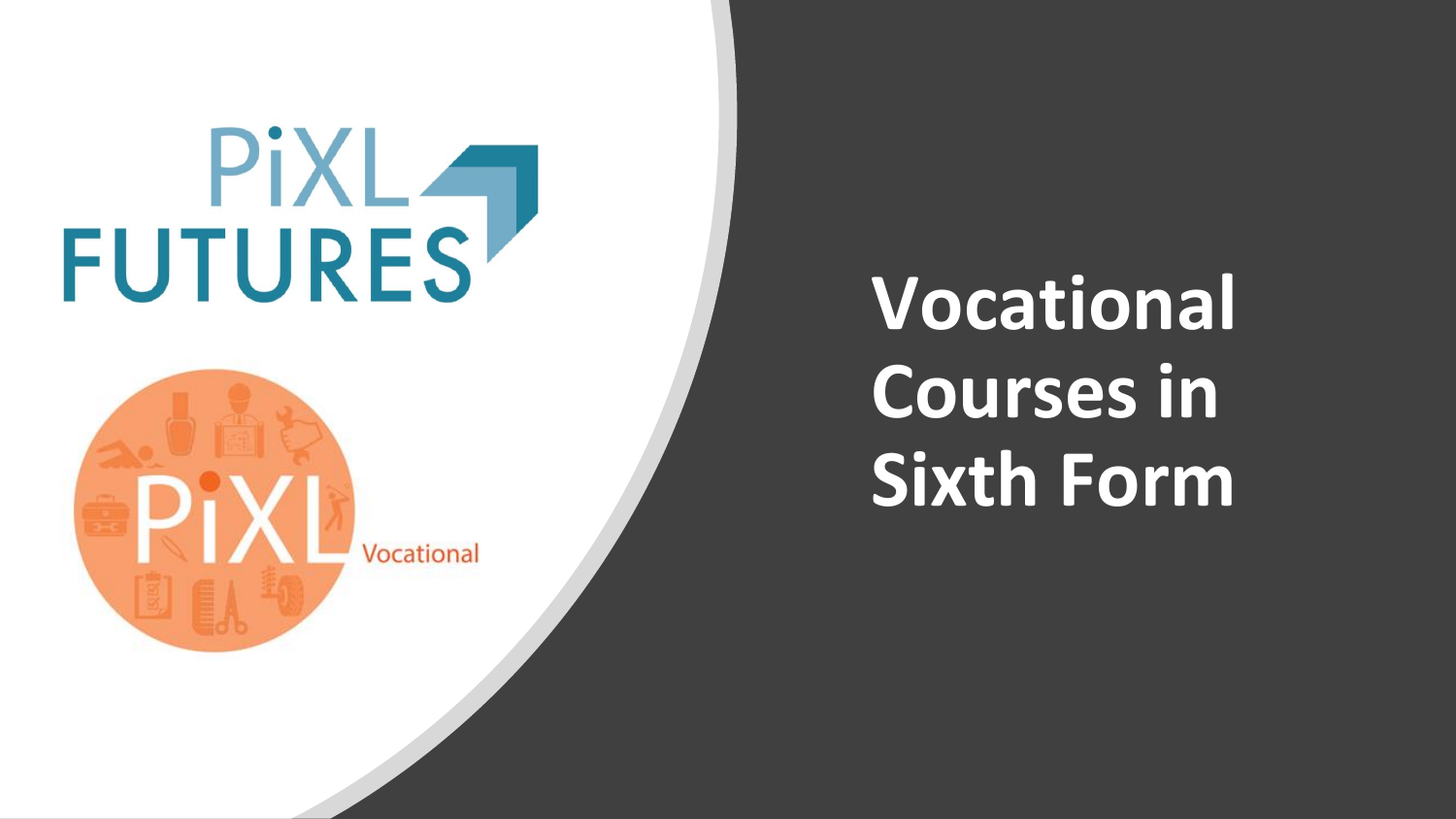

**Why study a vocational qualification?**

Vocational courses are designed to help you learn in a practical way about a specific job area. They can help you get the skills you need to start a job, progress in a career or go on to higher education.

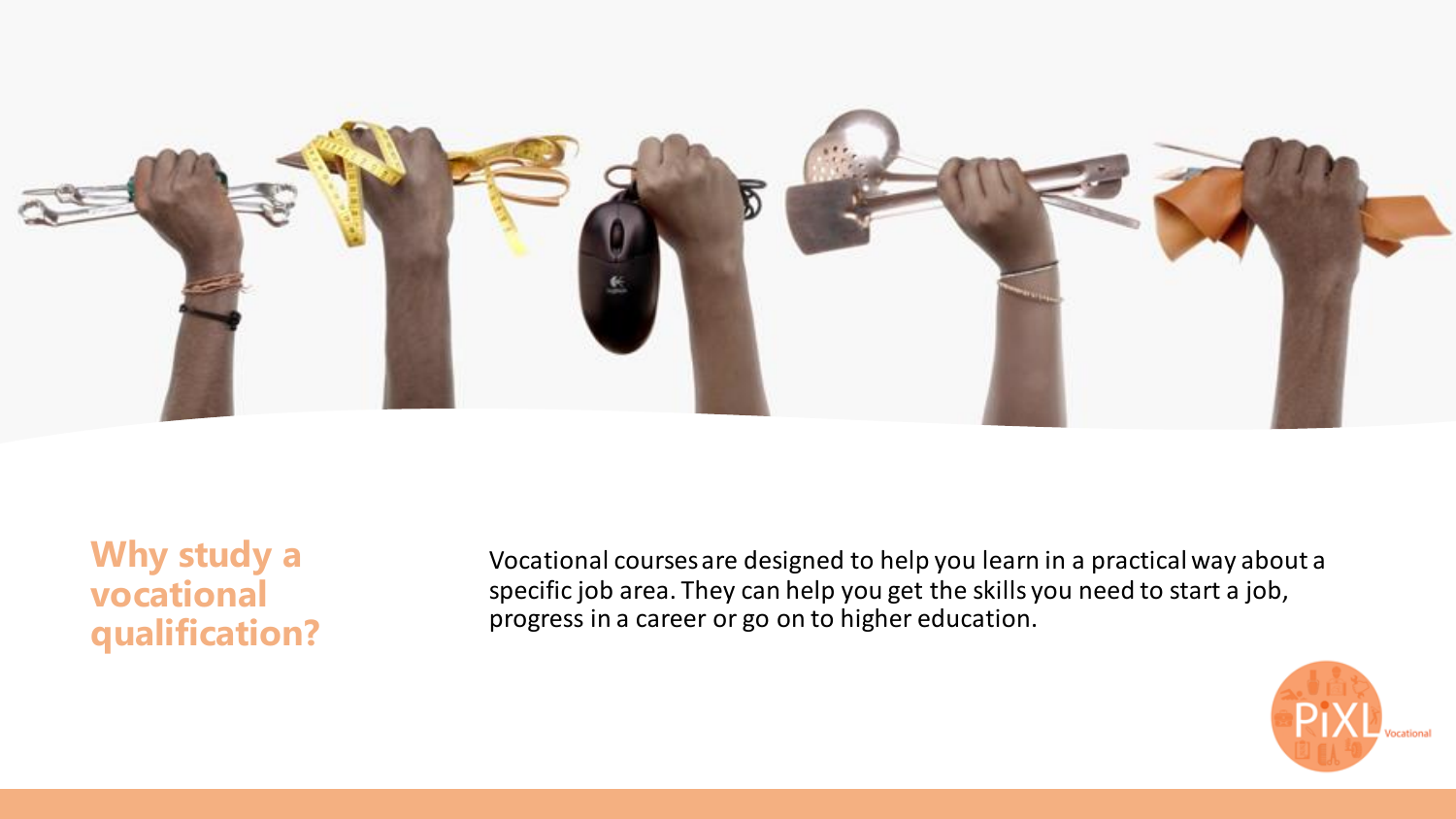**They are recognised by the Government as a direct equivalent to A Levels. Vocational qualifications often come in varying sizes at sixth form and college. This means you can study the equivalent of several A Levels in one vocational area, making you an expert in your field.**



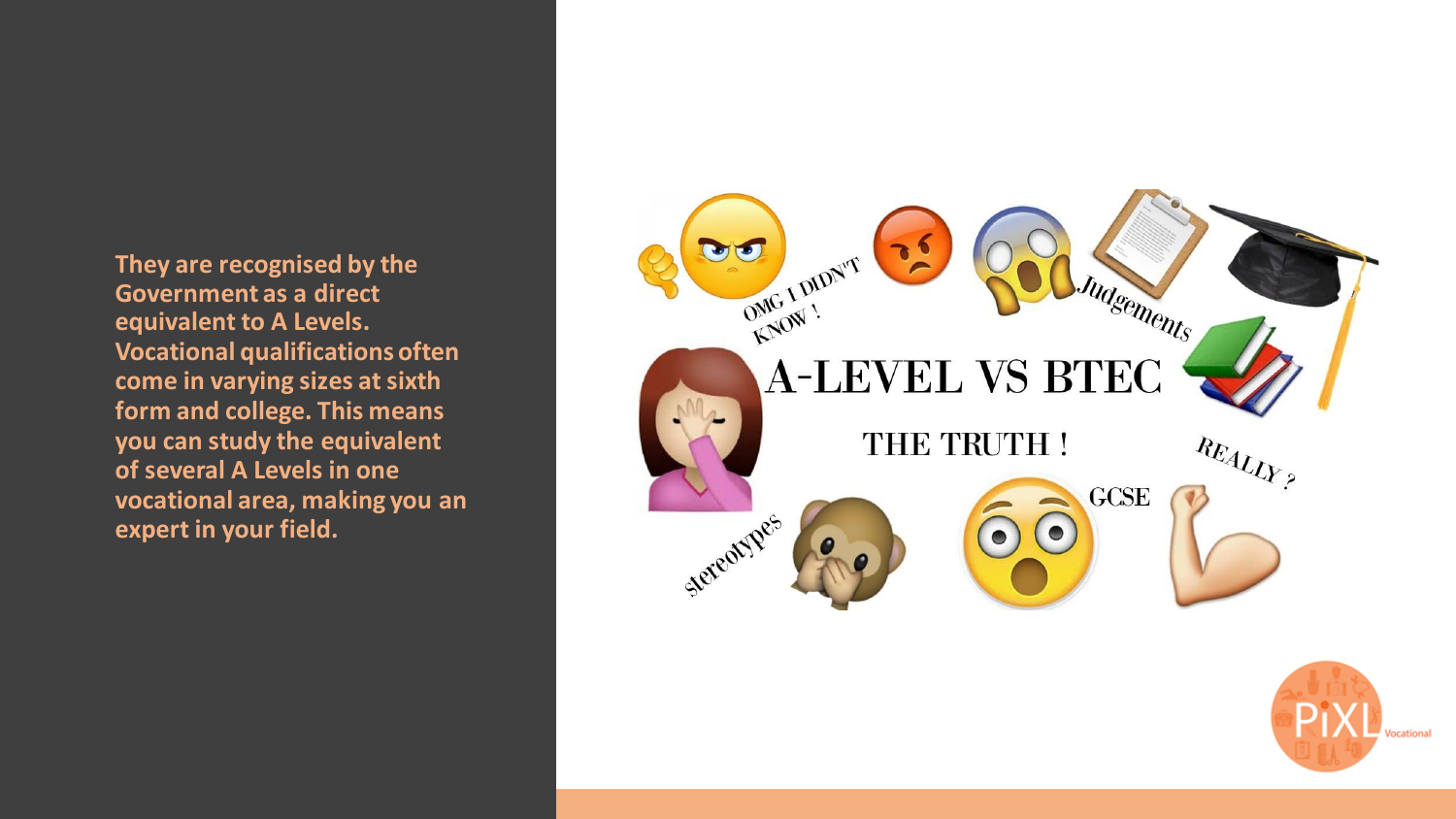They count for entry requirements to University and Higher Level Apprenticeships.

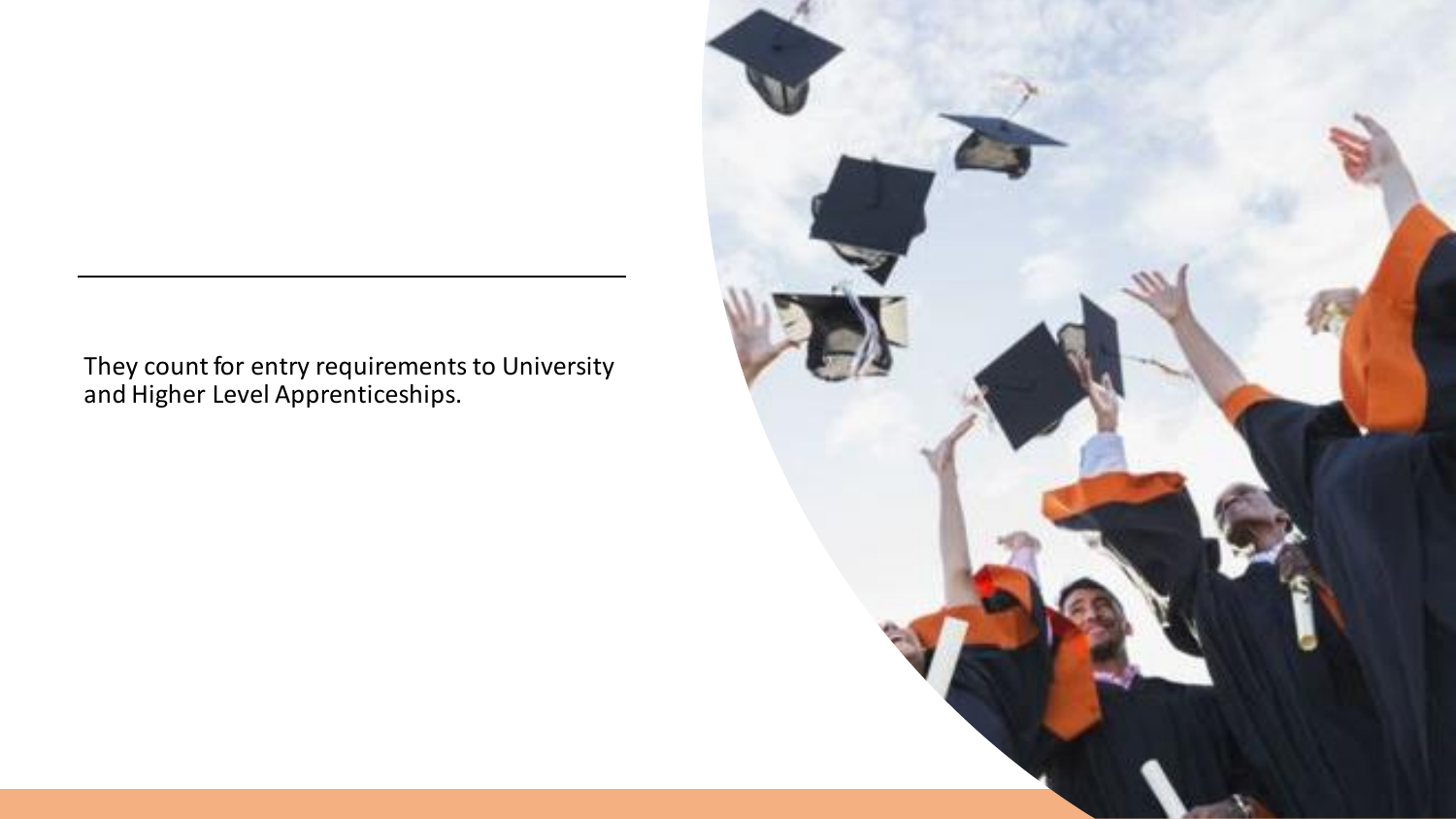# **Why study a vocational course?**



They provide an opportunity to build practical skills, as well as traditional classroom learning, perfect for higher education and work-based learning.

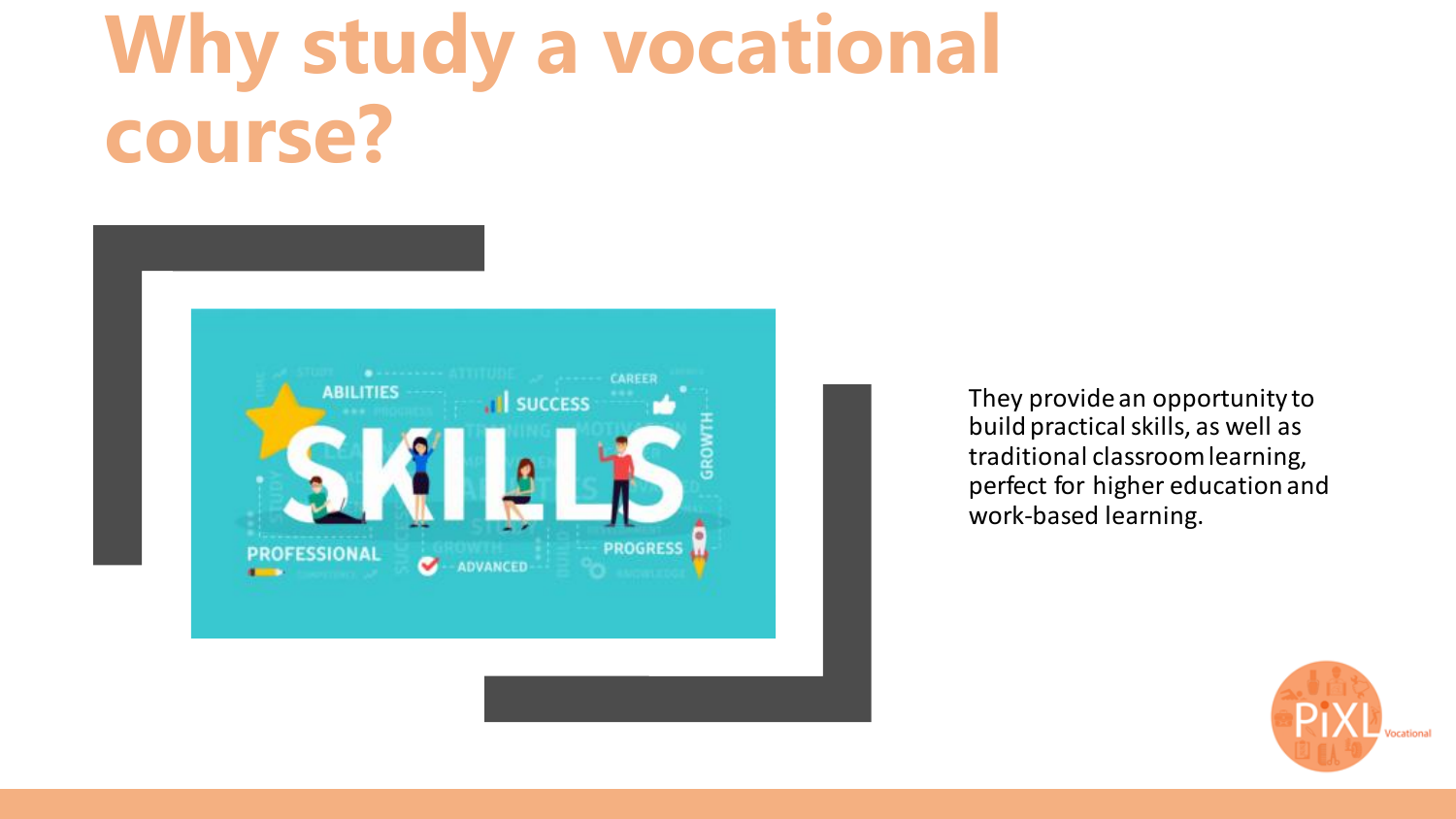**What are the common misconceptions about vocational qualifications?**

#### **Myth 1: Vocational Qualifications are just for trades**

Not true, there are courses in law, web development, criminology, business, psychology and digital interactive games. As you may know, apprenticeships are available to learn a trade like carpentry or welding. But there are also traineeships these are vocational qualifications too. You can do things like graphic design, business administration or tourism. There are so many options!



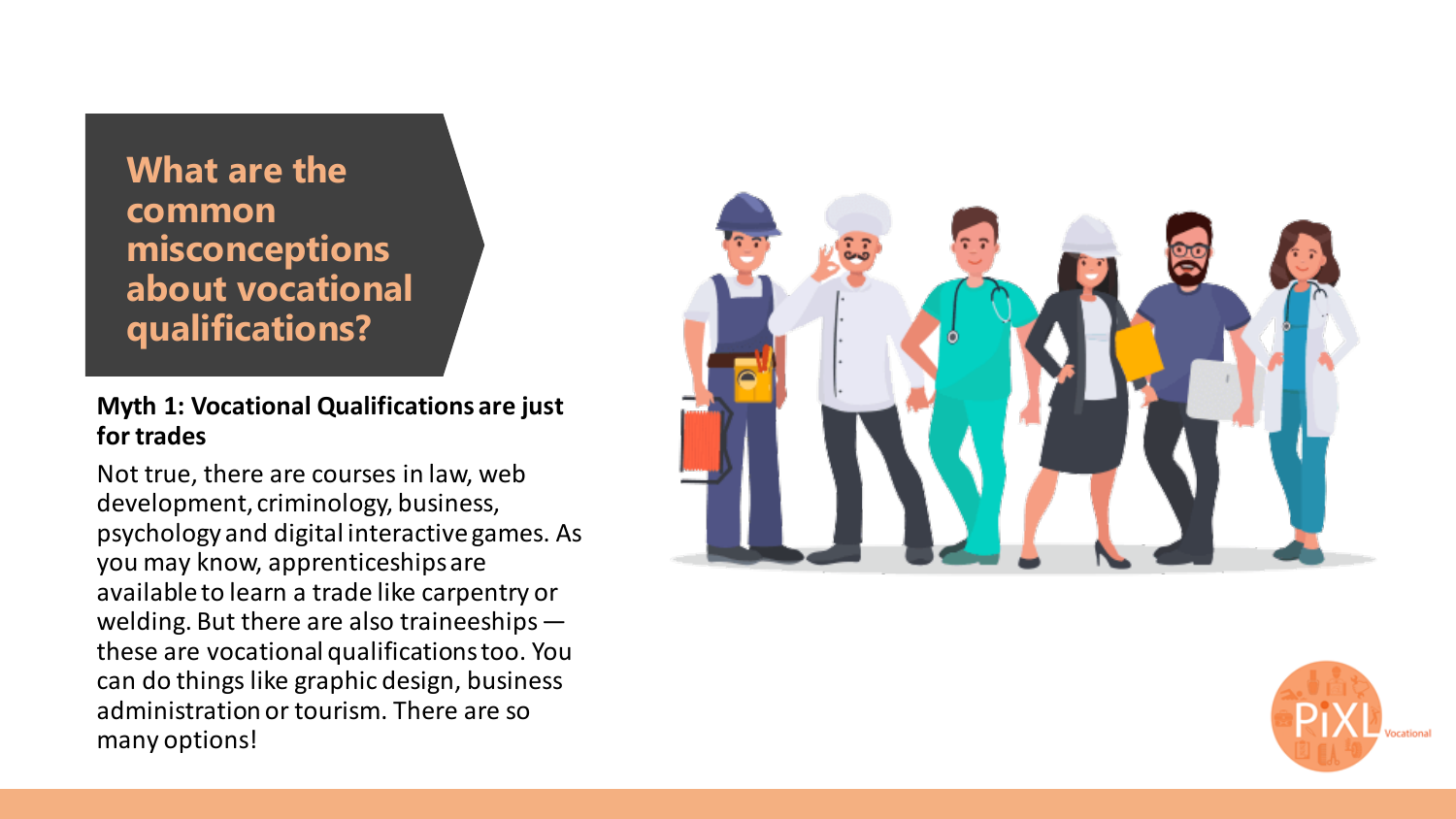

**Myth 2: Studying a vocational course will not gain you any credit for University or Higher Level Apprenticeships**

Vocational courses are full integrated into the school curriculum and are viewed by the Government as a direct equivalent to A Levels. They do give you credit when moving to University or Higher Level Apprenticeships.

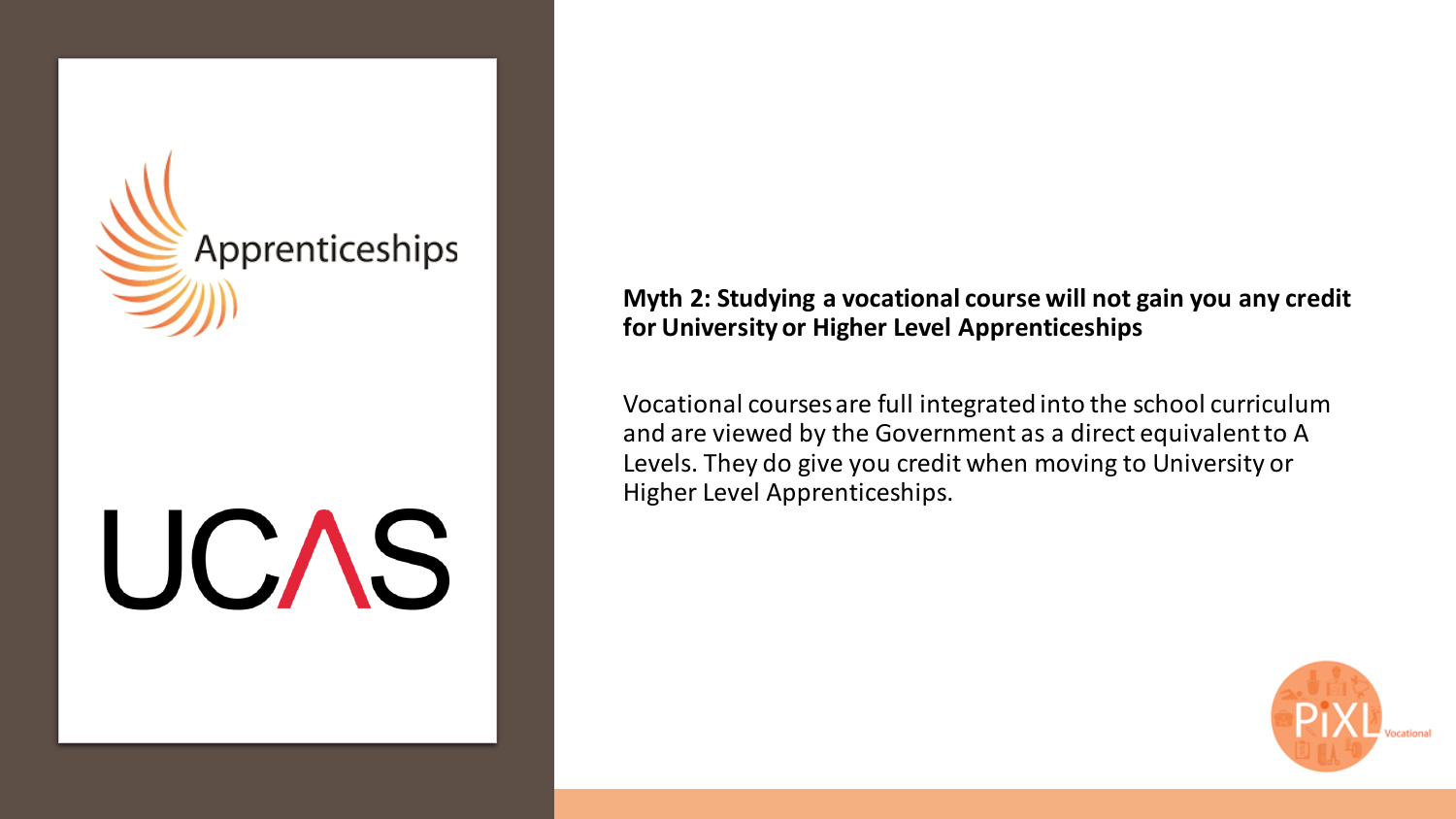### **Myth 3 Vocational courses are for lower achieving students**

Again, completely untrue. Most vocational qualifications now have a consistent blend of academic and vocational skills that are tested. Success in these subjects is viewed just as highly as A Levels. Some schools even insist on their students taking a vocational qualification alongside their A Level or IB alternatives.



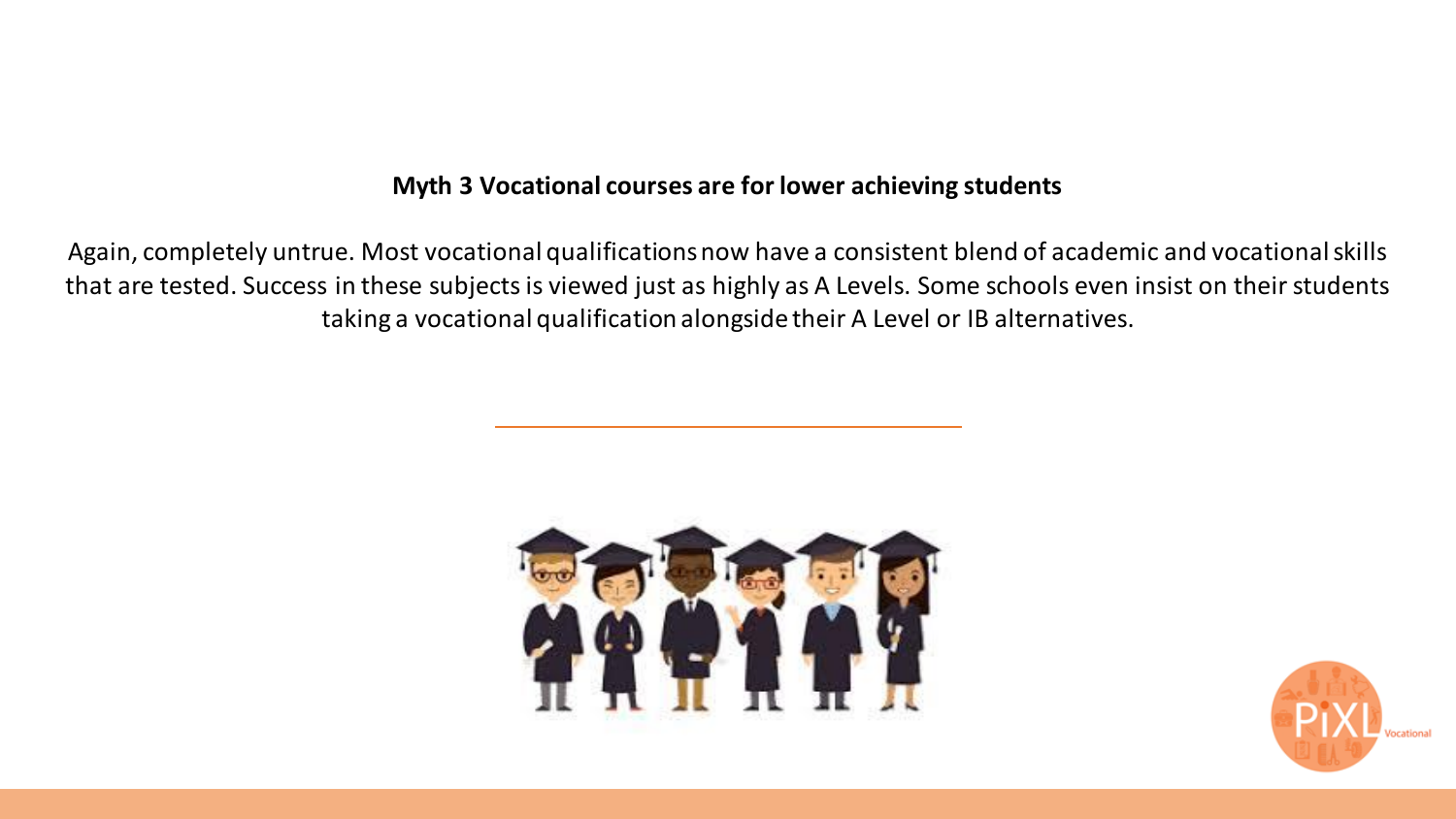## **So what can you do with them?**

Vocational qualifications are designed to lead to a **job, an area of employment** and/or **further study**. They can be an attractive option to help prepare you for the world of work and a particular job or employment sector.

Vocational qualifications and apprenticeships are being developed across most professions, for example: science, law, finance, media and IT.

Vocational qualifications can help you prepare for a very specific job or give you a broad overview of a job sector.

Most importantly, Vocational qualifications keep your options open for:

- **Further Study**
- Workplace/Apprenticeships

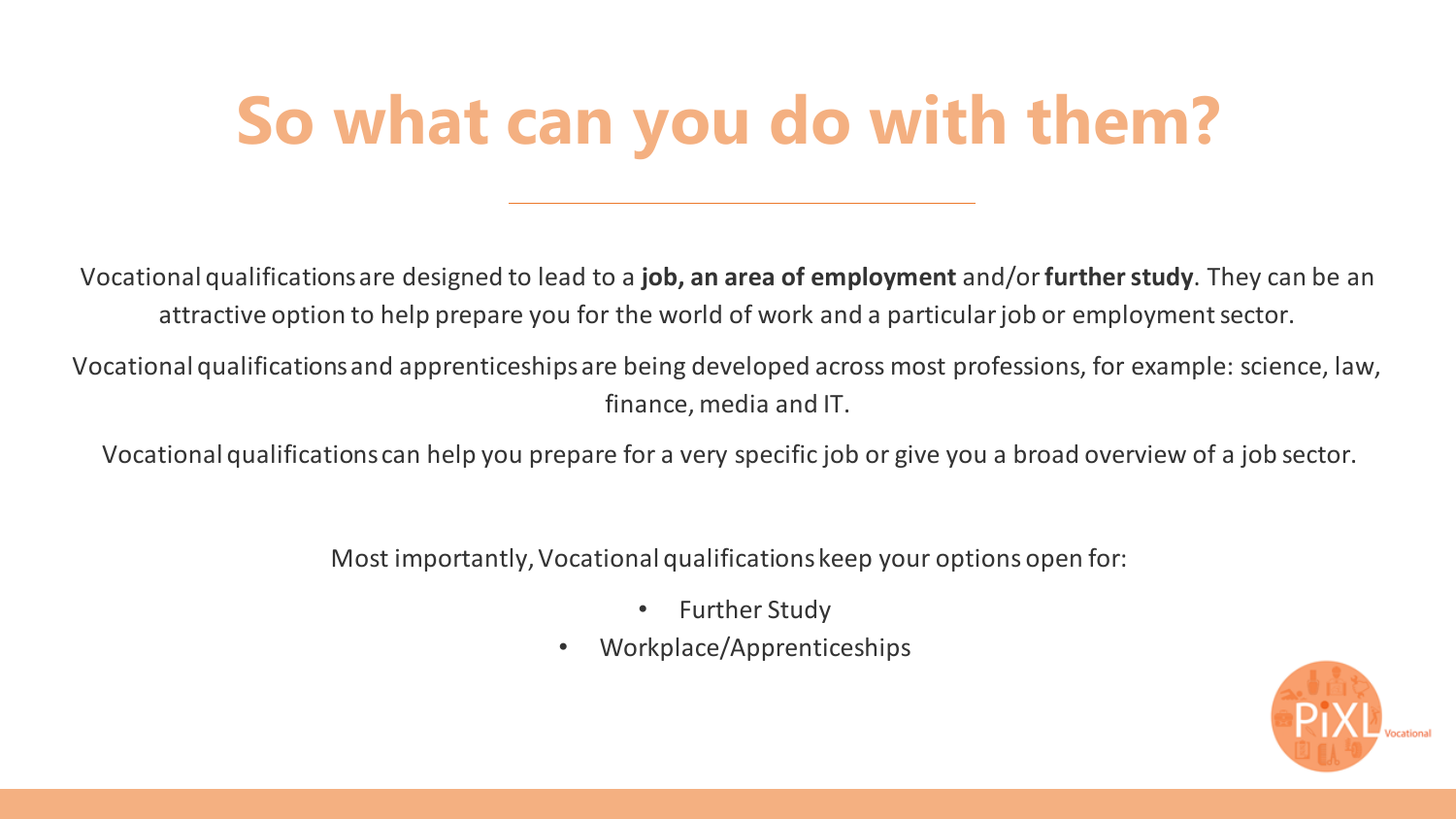## **How do vocational qualifications deliver character and culture?**

Because of their format, Vocational courses build character and embed a culture of self-discipline through developing time management skills. The heavily weighted coursework element of the qualifications encourage huge independence skills (vital for higher education or the world of work), whilst also encouraging a thirst for knowledge and the development of research skills, requiring students to independently find and assimilate research they have found.

The externally assessed components of the course teach students the value of revision and understanding key concepts, skills that both higher education and employers hold in high regard.

This is just the start, but what is clear is that Vocational courses give students the skills they require to cope effectively with working in the modern world and for their future careers.

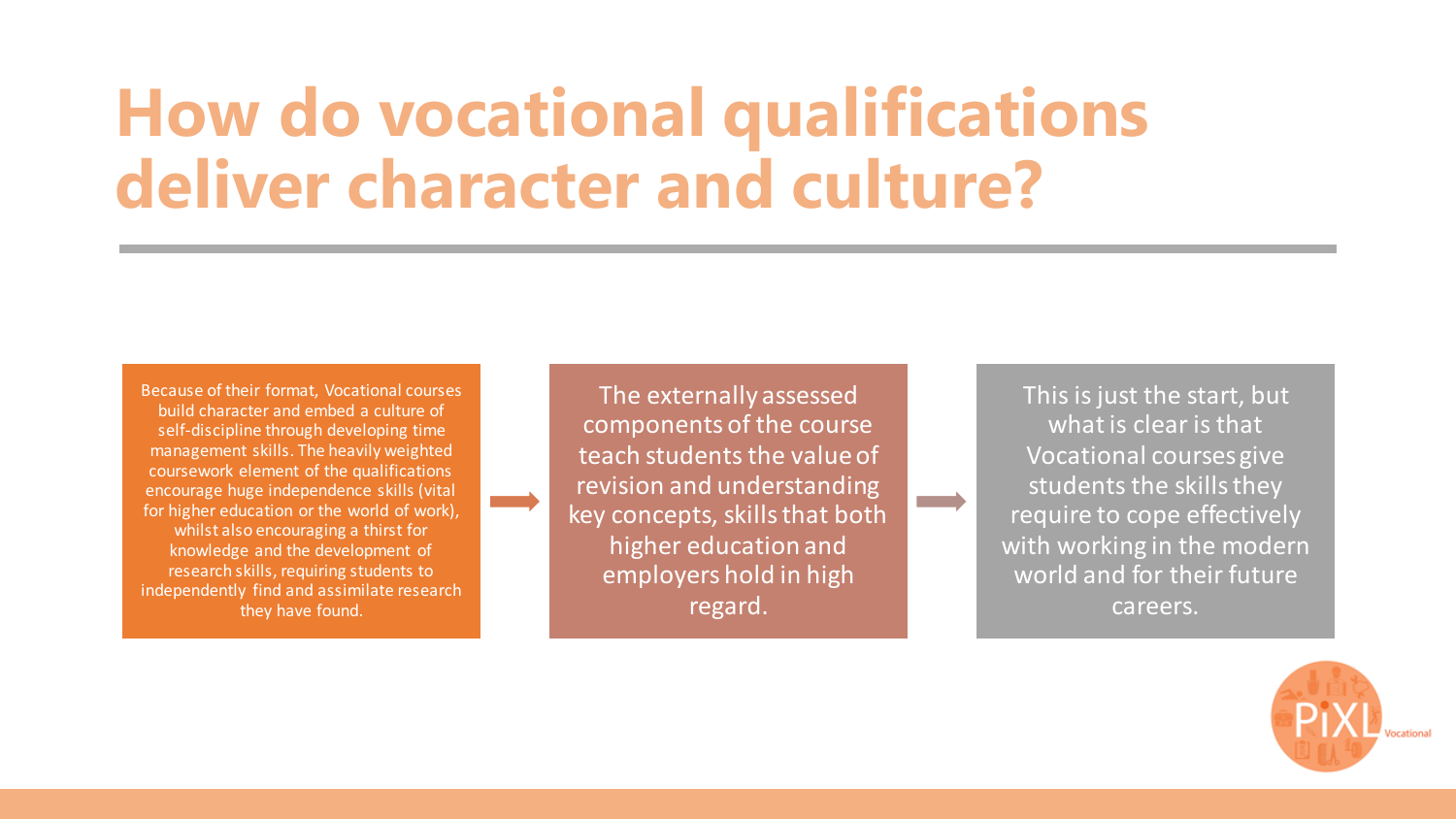## **Where to now?**

What is important to understand is where Vocational qualifications can take you in the future … the answer is pretty much anywhere you want to go!



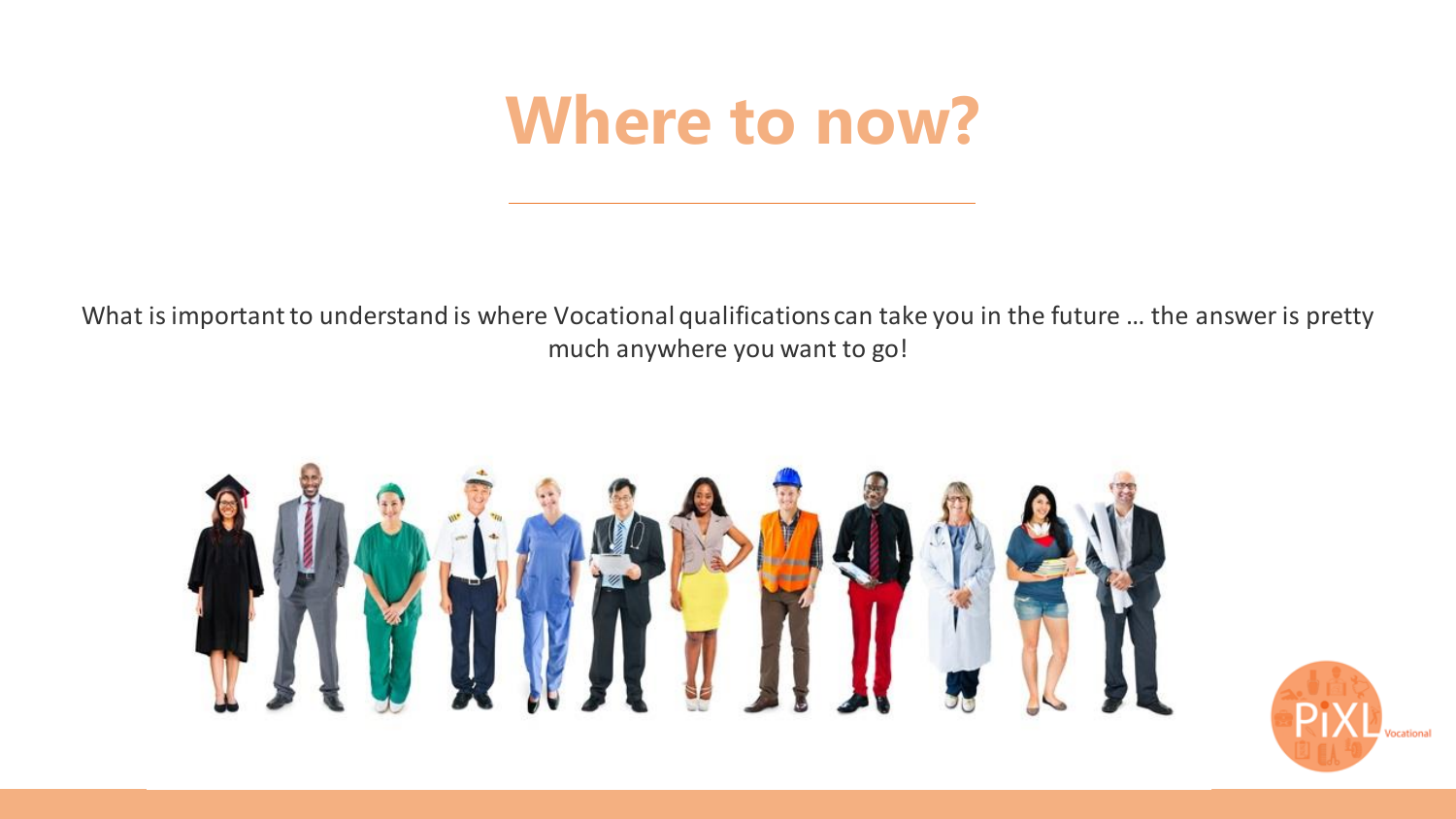Remember, Vocational qualifications are recognised equivalents to A Levels and will directly contribute to your entry requirements for Higher Level Apprenticeships and University.



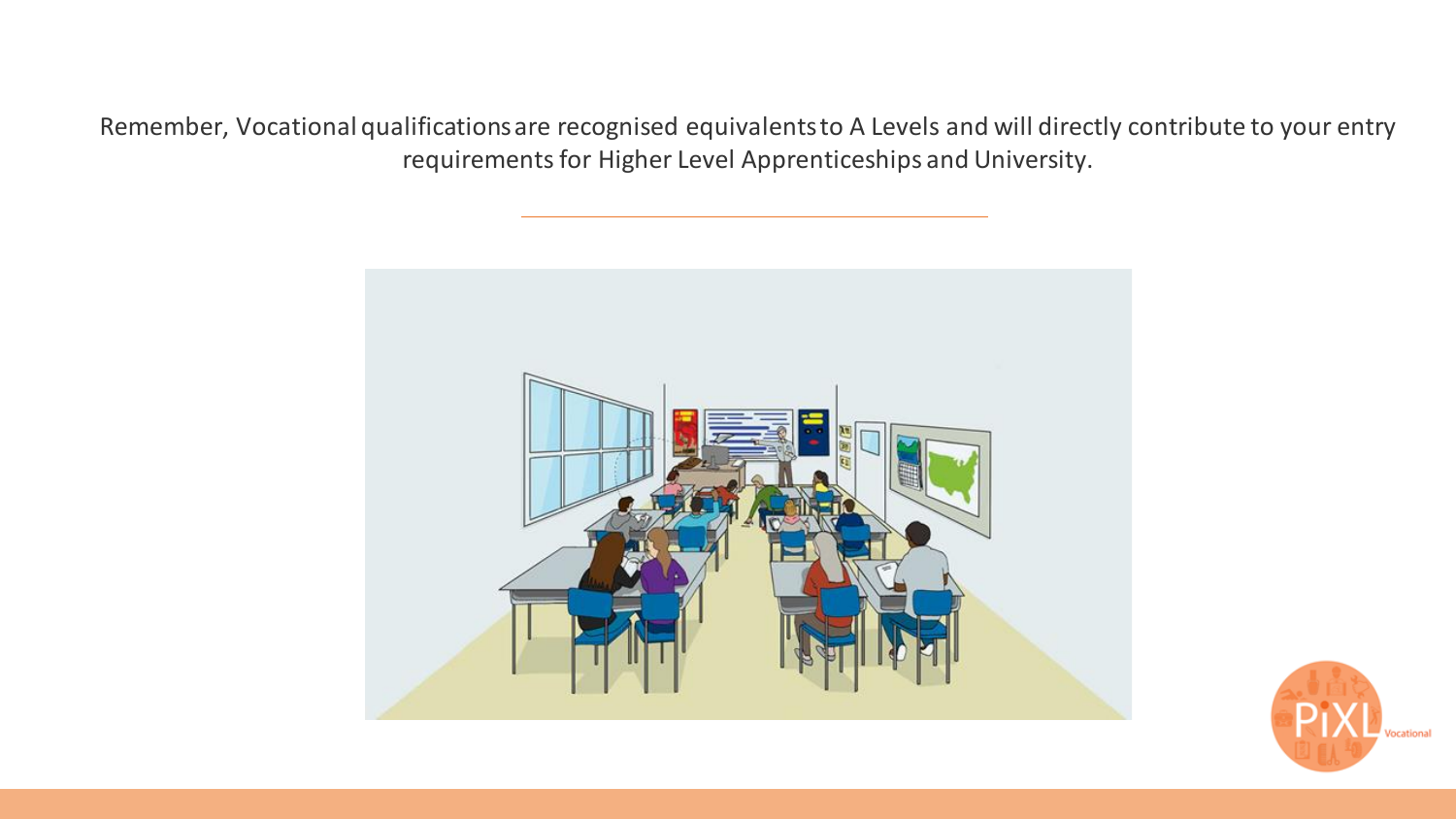## **More Videos**

Career Map TV showcases a whole host of successful young students who have channelled their talents into the world of work after studying vocational qualifications at school. Click the link below to see a range of videos, from engineering, business, health and social care, accounting, project management and more.

### **<https://careermap.co.uk/careermap-tv/>**



πv

tures, Ballysally Primary eraine, Northern Ireland



Matt's Apprenticeship Experience | Network Rail

N